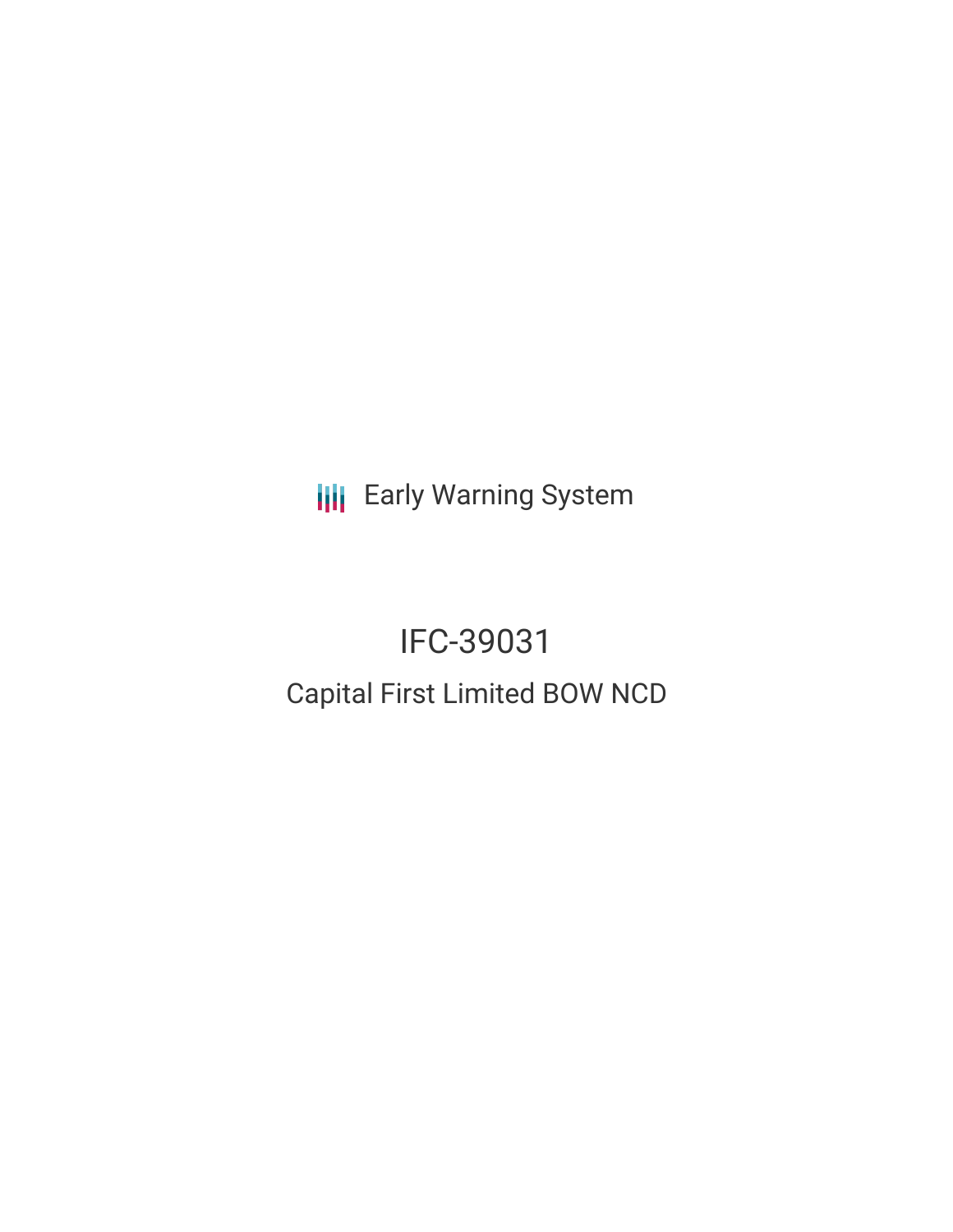| <b>Countries</b>               | India                                   |
|--------------------------------|-----------------------------------------|
| <b>Financial Institutions</b>  | International Finance Corporation (IFC) |
| <b>Status</b>                  | Active                                  |
| <b>Bank Risk Rating</b>        | FI                                      |
| <b>Voting Date</b>             | 2017-05-25                              |
| <b>Borrower</b>                | <b>Capital First Limited</b>            |
| <b>Sectors</b>                 | Finance                                 |
| <b>Investment Type(s)</b>      | Loan                                    |
| <b>Investment Amount (USD)</b> | \$52.86 million                         |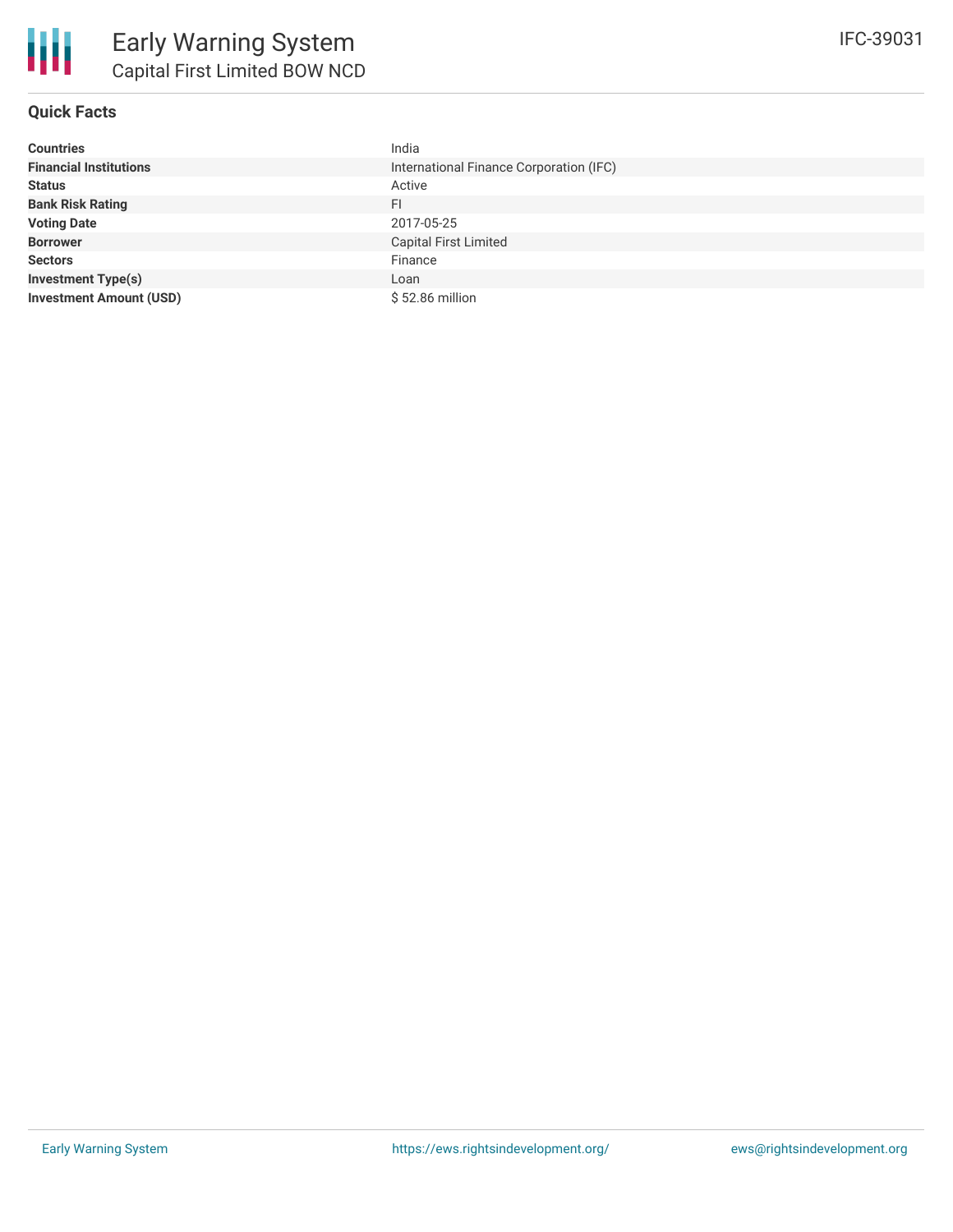

# **Project Description**

The project involves IFC financing of up to INR 3.4 billion (US\$50 million equivalent) to Capital First Limited ("CFL" or the "Company"), aSystemically Important Non-Deposit Accepting Non-Banking Financial Company in India. The funding will be used for financing the growth of CFL's lending portfolio to women-owned small and medium enterprises ("WSMEs"). This investment is part of IFC's strategic target to reach 10 million MSMEs during FY17-21.

CFL serves micro, small and medium enterprises ("MSMEs") and fast-growing emerging middle class consumers in India. Ithas a highly diversified loan book of INR188.00 billion (US\$2.8 billion equivalent) as of December 31, 2016, of which 91% consists of MSME and consumer financing.The Company has financed 3.5 million customers to-date in 222 locations, including lowincome states, across India.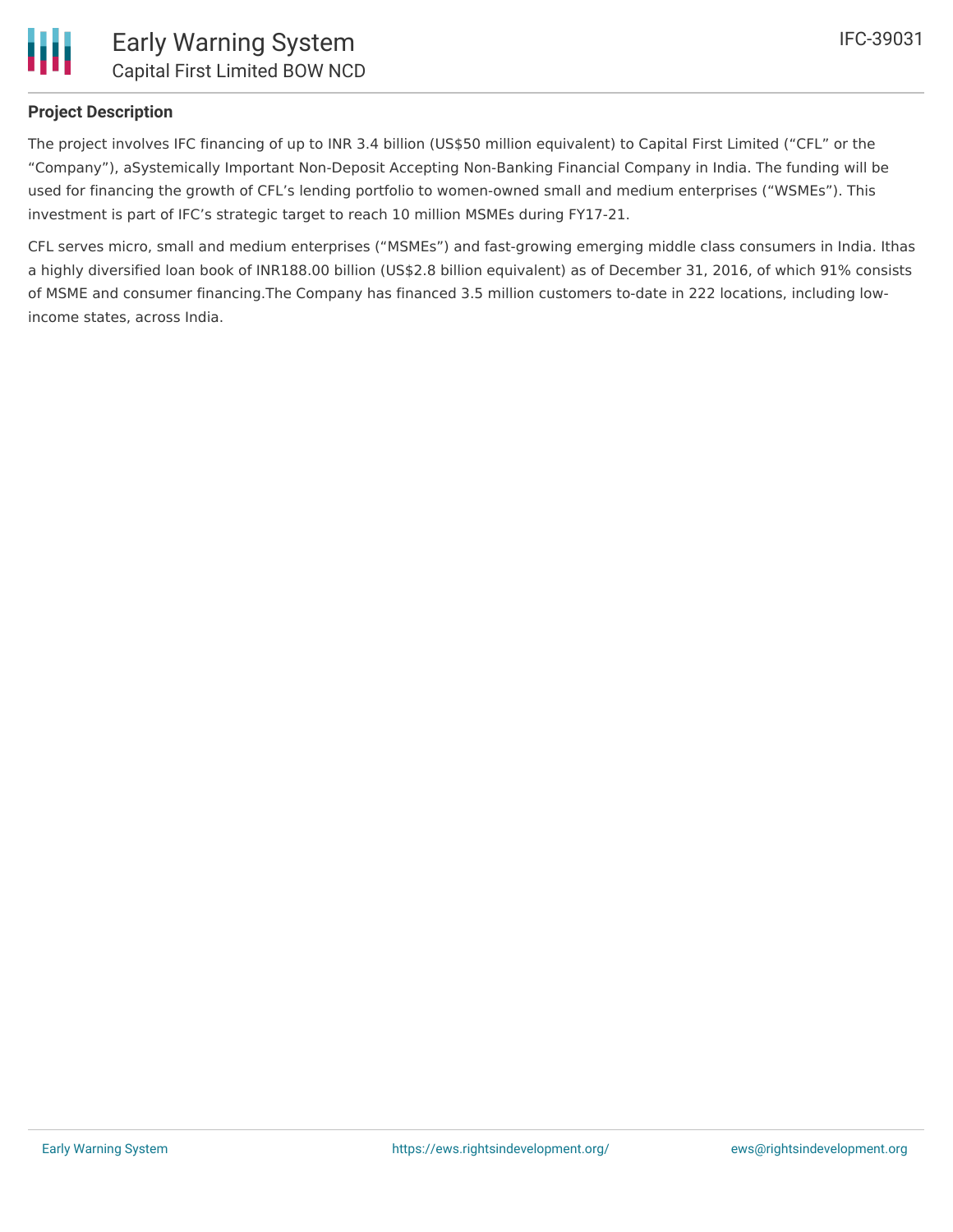## **Investment Description**

• International Finance Corporation (IFC)

CFL is a publicly listed company. Its major shareholder is Warburg Pincus, which through its affiliated funds collectively holds 61.09% of the Company's equity as of December 2016. Other shareholders of the Company include financial investors such as Goldman Sachs Asset Management, GIC (the Sovereign Wealth Fund of the Government of Singapore), HDFC Standard Life, Government Pension Fund Global (Norges Bank Investment Management), Birla Asset Management, Ashburton, Ashmore and other leading global and domestic institutional investors. The Company's long term credit rating is AAA.

Mr. V. Vaidyanathan founded the company by a management buyout backed by Warburg Pincus and has been the Chairman and Managing Director of CFL since September 2012. He has transformed the Company into one of the leading players in the MSME and consumer financing space in India.

This is the second IFC debt investment in the Company; the first debt investment of INR 3.5 billion (US\$52.5 million equivalent) was completed in 2016.

#### **Financial Intermediary**

Financial Intermediary: A commercial bank or financial institution that receives funds from a development bank. A financial intermediary then lends these funds to their clients (private actors) in the form of loans, bonds, guarantees and equity shares. Financial intermediaries include insurance, pension and equity funds. The direct financial relationship is between the development bank and the financial intermediary.

Capital First [Limited](file:///actor/1040/) (Financial Intermediary)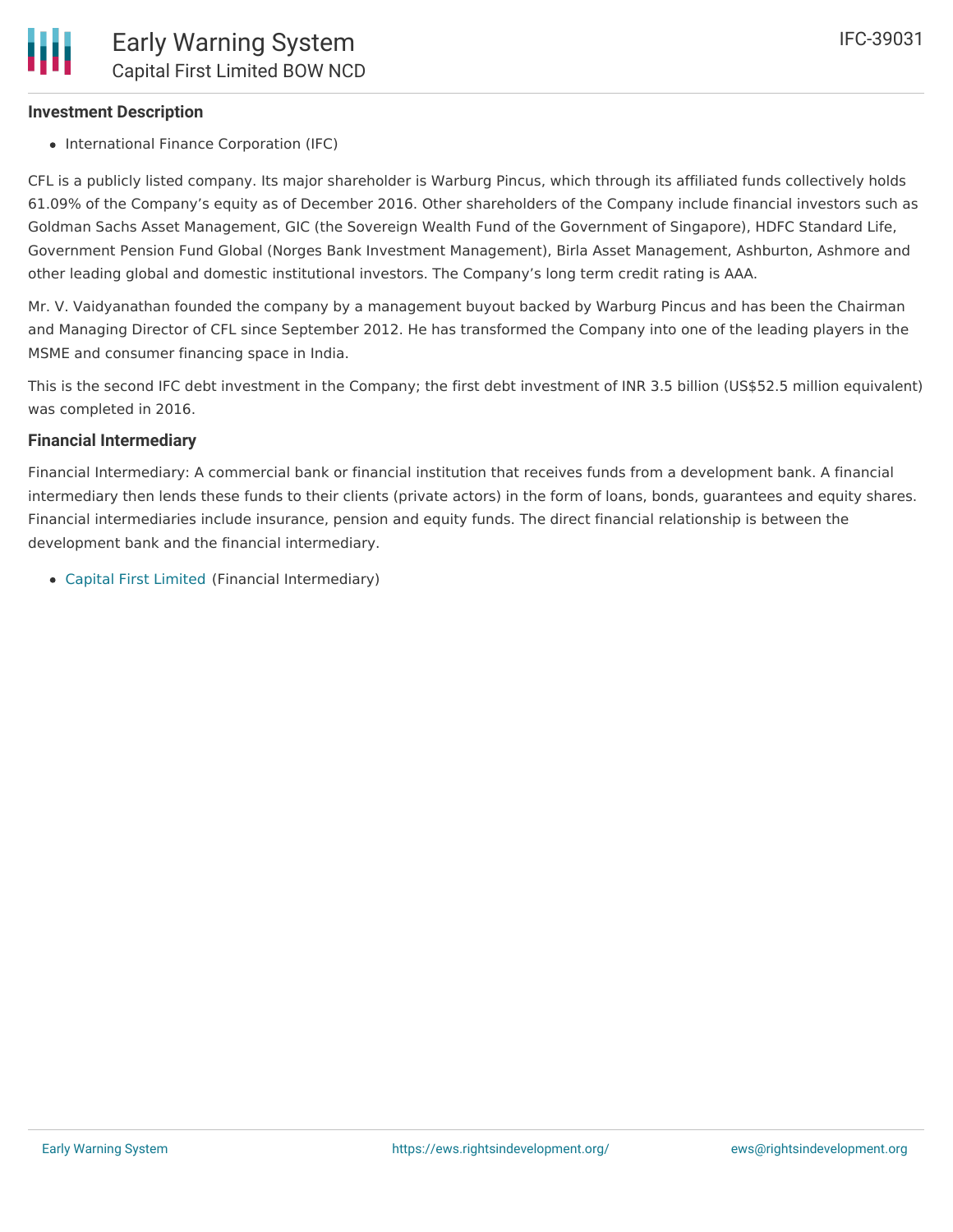

## **Private Actors Description**

CFL is a publicly listed company. Its major shareholder is Warburg Pincus, which through its affiliated funds collectively holds 61.09% of the Company's equity as of December 2016. Other shareholders of the Company include financial investors such as Goldman Sachs Asset Management, GIC (the Sovereign Wealth Fund of the Government of Singapore), HDFC Standard Life, Government Pension Fund Global (Norges Bank Investment Management), Birla Asset Management, Ashburton, Ashmore and other leading global and domestic institutional investors. The Company's long term credit rating is AAA.